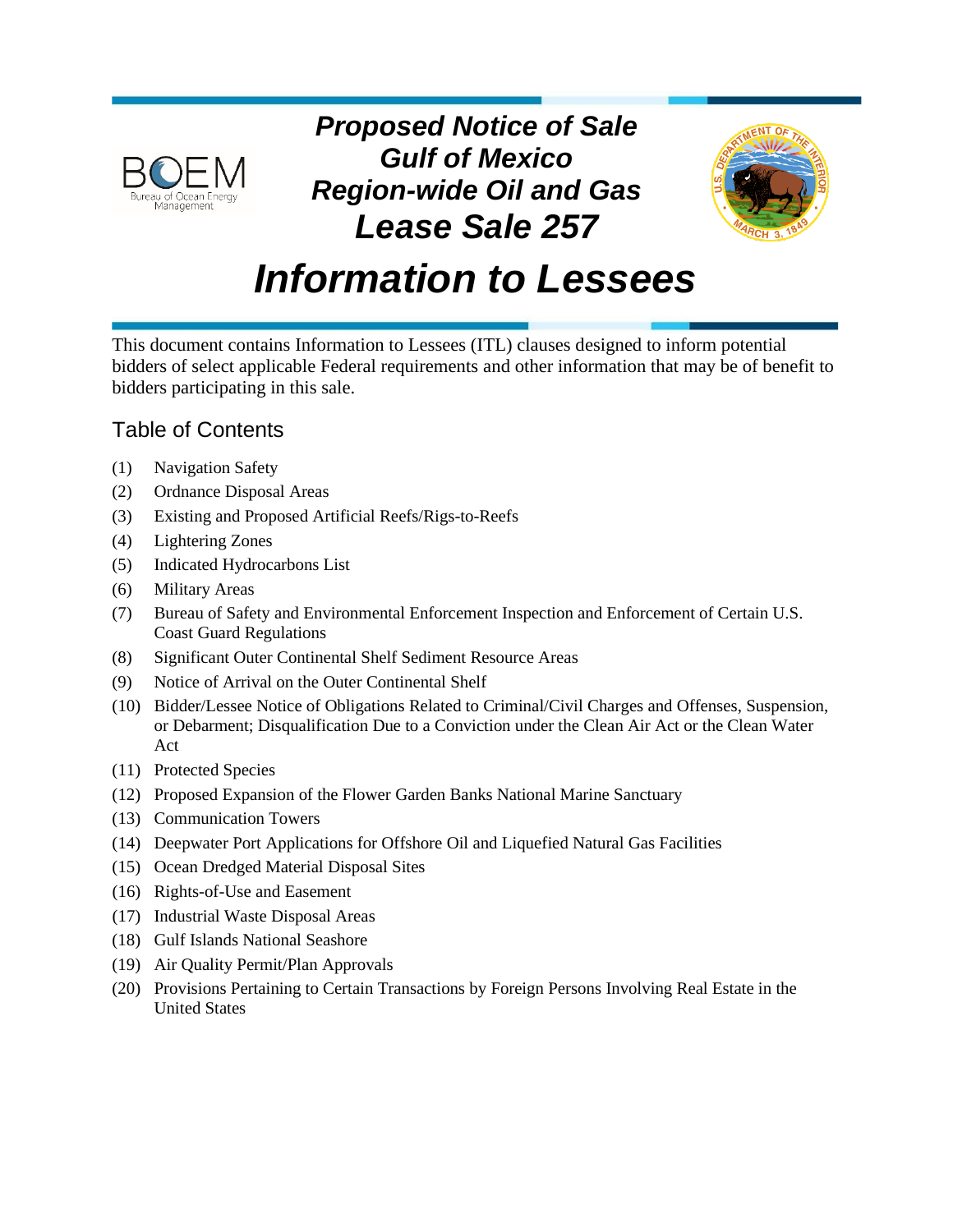# <span id="page-1-0"></span>**(1) Navigation Safety**

Bidders and lessees are advised that operations on certain blocks offered for lease may be restricted by the designation of fairways, precautionary zones, anchorages, safety zones, or traffic separation schemes established by the U.S. Coast Guard (USCG) pursuant to the Ports and Waterways Safety Act (33 United States Code [U.S.C.] §§ 1221-1236), as amended, and the Deepwater Port Act (33 U.S.C. §§ 1501-1524), as amended.

Bidders and lessees are advised to review the USCG regulations at 33 CFR part 150, including 33 CFR 150.940, "Safety zones for specific deepwater ports," and the Louisiana Offshore Oil Port Safety Zones, included in Appendix A of 33 CFR part 150. Bidders and lessees also are advised to review the USCG regulations at 33 CFR part 147, "Safety Zones." These regulations establish a 500-meter (1,640-foot) safety zone around several oil and gas production facilities on the Outer Continental Shelf (OCS), measured from each point on its outer edge or from its construction site, so as not to interfere with the use of recognized sea lanes essential to navigation. These regulations prevent all vessels from entering or remaining in the safety zones except as follows: (1) an attending vessel, (2) a vessel less than 100 feet in length overall not engaged in towing, (3) a vessel authorized by the Eighth Coast Guard District Commander, or (4) as otherwise specified in the regulations. These facilities and their locations are specifically identified in 33 CFR part 147.

For additional information, contact the USCG Waterways Management Division, Sector New Orleans, 200 Hendee Street, New Orleans, Louisiana 70114, or at (504) 365-2280.

U.S. Army Corps of Engineers (USACE) permits are required for construction of any artificial islands, installations, and other devices permanently or temporarily attached to the seabed on the OCS in accordance with Section 4(e) of the Outer Continental Shelf Lands Act (OCSLA, 43 U.S.C. §§ 1331 *et seq*.), as amended. For additional information, contact Mr. Martin Mayer, USACE, Regulatory Section Chief, P.O. Box 60267, New Orleans, Louisiana 70160-0267, or at (504) 862-2255.

#### <span id="page-1-1"></span>**(2) Ordnance Disposal Areas**

Bidders and lessees are advised of the following ordnance disposal areas. Exploration and development activities in these areas require precautions commensurate with the potential hazards.

#### **Western Planning Area (WPA)**

There are two inactive ordnance disposal areas in the Corpus Christi and East Breaks areas, as shown on the map "Gulf of Mexico, Region-wide Oil and Gas Lease Sale 257, March 2021, Stipulations and Deferred Blocks" included in the Proposed NOS package. These areas were used to dispose of ordnance of unknown composition and quantity. These areas have not been used for ordnance disposal since 1970. Water depths in the Corpus Christi area range from approximately 600 to 900 meters. Water depths in the East Breaks area range from approximately 300 to 700 meters. Bottom sediments in both areas are generally soft, consisting of silty clays.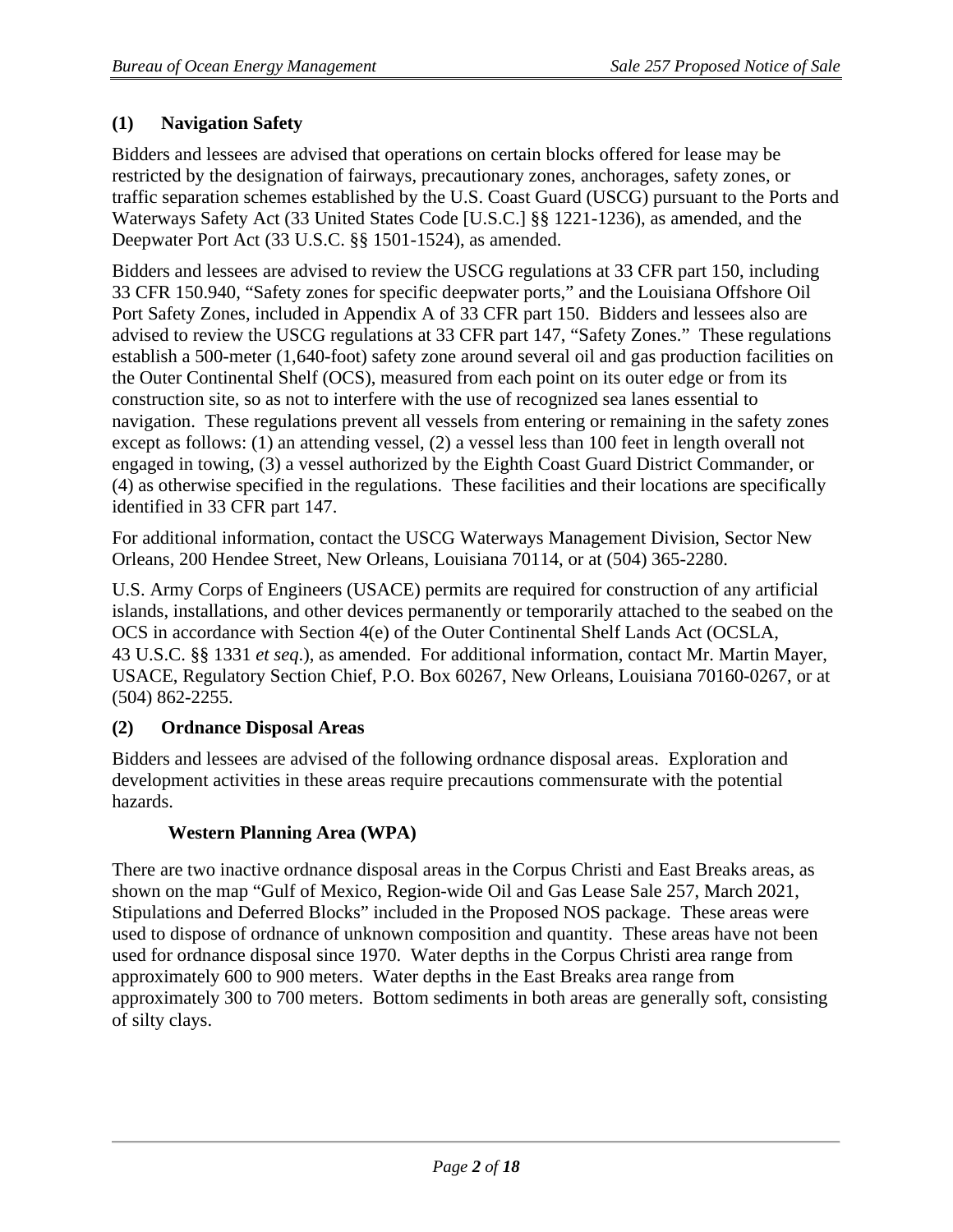# **Central Planning Area (CPA)**

Two known inactive ordnance disposal areas are in Mississippi Canyon, as shown on the map "Gulf of Mexico, Region-wide Oil and Gas Lease Sale 257, March 2021, Stipulations and Deferred Blocks" included in the Proposed NOS package. These areas were used to dispose of ordnance of unknown quantity and composition in approximate water depths of 750 to 1,525 meters. Bottom sediments in both disposal areas are soft, consisting of silty clays.

#### **Eastern and Central Planning Areas**

The U.S. Air Force (USAF) has also released an indeterminable amount of unexploded ordnance throughout Eglin Water Test Areas (EWTAs) 1, 2, 3, and 4. The exact location of unexploded ordnance is unknown. The EWTAs are identified on the map "Gulf of Mexico, Region-wide Oil and Gas Lease Sale 257, March 2021, Stipulations and Deferred Blocks" included in the Proposed NOS package. Bidders and lessees are advised that all lease blocks within these water test areas should be considered potentially hazardous for drilling and platform/pipeline placement.

#### <span id="page-2-0"></span>**(3) Existing and Proposed Artificial Reefs/Rigs-to-Reefs**

Bidders and lessees are advised that there are OCS artificial reef planning and general permit areas for the Gulf of Mexico Region (GOMR), in which reef sites are or may be established for use by applicable state Rigs-to-Reefs programs. Rigs-to-Reefs proposals for reefing oil and gas structures must be accepted by the appropriate state and approved by the Bureau of Safety and Environmental Enforcement (BSEE). The State Artificial Reef program developing a reef site must also obtain a permit from the USACE. Each state's Artificial Reefs/Rigs-to-Reefs program is managed under that state's Artificial Reef Plan. For more information, see the contact information in **Table 1**.

| <b>State</b> | Coordinator        | <b>Phone</b>       | <b>URL</b>                                                                                                    |
|--------------|--------------------|--------------------|---------------------------------------------------------------------------------------------------------------|
| Alabama      | Craig Newton       | $(251) 861 - 2882$ | http://www.outdooralabama.com/artificial-<br>reefs                                                            |
| Florida      | Keith Mille        | $(850)$ 617-9633   | http://myfwc.com/conservation/saltwater/<br>artificial-reefs                                                  |
| Louisiana    | Mike<br>McDonough  | $(225)$ 763-5418   | http://www.wlf.louisiana.gov/fishing/artificial-<br>reef-program                                              |
| Mississippi  | Travis<br>Williams | $(228)$ 523-4110   | http://www.dmr.ms.gov/marine-<br>fisheries/artificial-reef                                                    |
| Texas        | Dale Shively       | $(512)$ 389-4686   | http://www.tpwd.state.tx.us/landwater/water/<br>habitats/artificial_reef/ Note: use Google<br>Chrome to view. |

| Table 1. Contacts for State Artificial Reefs/Rigs-to-Reefs Programs |
|---------------------------------------------------------------------|
|---------------------------------------------------------------------|

#### <span id="page-2-1"></span>**(4) Lightering Zones**

Bidders and lessees are advised that the USCG has designated certain areas of the OCS as lightering zones for the purpose of permitting single hull vessels to offload oil within the U.S. Exclusive Economic Zone. Such designation may have implications for oil and gas operations in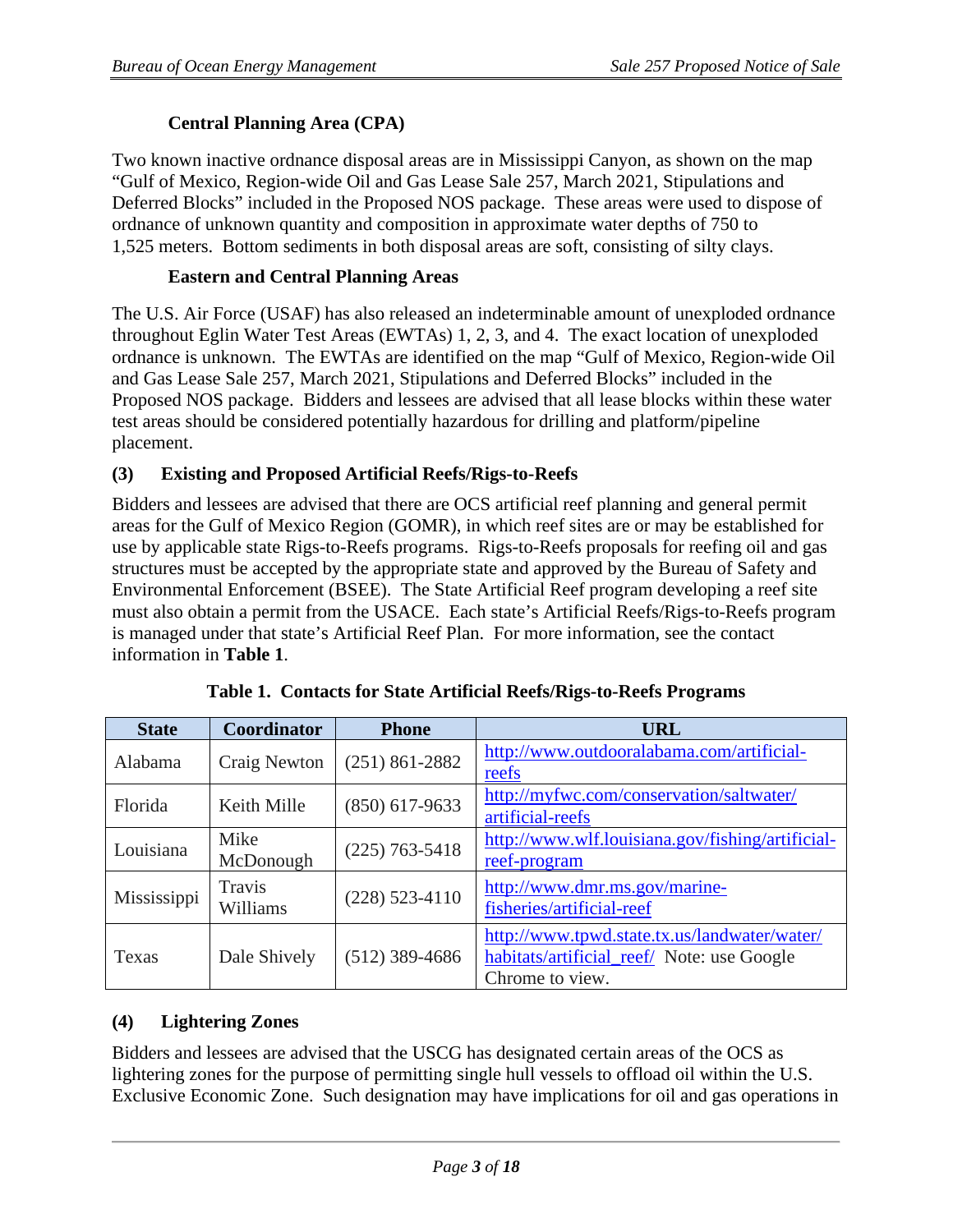the areas. See 33 CFR 156.300-330 for the regulations concerning lightering zones. For more information, contact Lieutenant Commander Ben Kerbs, USCG Attorney Advisor, Eighth District Waterways Management Division, at (504) 671-2033, or via email at [benjamin.j.kerbs@uscg.mil.](mailto:benjamin.j.kerbs@uscg.mil)

#### <span id="page-3-0"></span>**(5) Indicated Hydrocarbons List**

Bidders and lessees are advised that the Bureau of Ocean Energy Management (BOEM) makes available, approximately 3 months prior to a lease sale, a list of unleased blocks in the Central, Western, and Eastern planning areas that have wellbores with indicated hydrocarbons. Information relating to production, wellbores, and pay range for each block is included (see BOEM's website at [http://www.boem.gov/Oil-and-Gas-Energy-Program/Resource-](http://www.boem.gov/Oil-and-Gas-Energy-Program/Resource-Evaluation/Gulf-OCS-Region-Activities/Indicated-Hydrocarbon-List.aspx)[Evaluation/Gulf-OCS-Region-Activities/Indicated-Hydrocarbon-List.aspx\)](http://www.boem.gov/Oil-and-Gas-Energy-Program/Resource-Evaluation/Gulf-OCS-Region-Activities/Indicated-Hydrocarbon-List.aspx). Bidders and lessees should be aware that prior lessees on these lease blocks may have continuing rights and obligations with respect to the wells and infrastructure developed under the prior lessee's lease, for at least a year after termination of the prior lessee's lease (see 30 CFR part 250, subpart Q). Lessees seeking the right to use preexisting platforms, pipelines, wells, or other infrastructure on a lease block must first obtain BSEE approval, and, in the event the request is made within the time BSEE authorizes for the completion of decommissioning, the express consent of the prior lessee. Bidders should also refer to 30 CFR 250.1702 for the circumstances under which lessees accrue decommissioning liabilities, including, but not limited to, when re-entering wells that previously were plugged.

#### <span id="page-3-1"></span>**(6) Military Areas**

Bidders and lessees are advised that Stipulation No. 1, Military Areas, found within the document "Lease Stipulations" included in the Proposed NOS package, applies to leases in any new Military Warning and Water Test Areas that may be established by the Federal Aviation Administration (FAA) and any blocks that previously were subject to the stipulation. Military Warning and Water Test Areas are established in the FAA Air Traffic Document JO 7400.10B, "Title 14-Aeronautics and Space - Chapter 1 Federal Aviation Administration - Subchapter Airspace - Part 73 - Special Use Airspace Regulatory and Non-regulatory." This document can be downloaded from the FAA website at:

https://www.faa.gov/documentLibrary/media/Order/Order 7400.10B Special Use Airspace with Digital Signature Box (003).pdf.

The stipulation also applies to the EWTAs established by the agreement between the USAF (Eglin Air Force Base) and the FAA. The lease sale area for GOM Region-wide Sale 257 includes all or portions of EWTAs 1, 2, 3, and 4.

The lessee is responsible for establishing and maintaining contact and coordinating with the military commander(s) in any Military Warning and Water Test Area in which operations, radio communications, or other traffic is planned during the occupation and development of any lease, including boat, ship, or aircraft traffic that passes through a Military Warning and Water Test Area to a leased block that is not in a Military Warning and Water Test Area. BOEM recommends lessees establish and maintain contact, and coordinate with the appropriate military commander(s), whether their lease is subject to a Military Areas Stipulation. For more information, contact: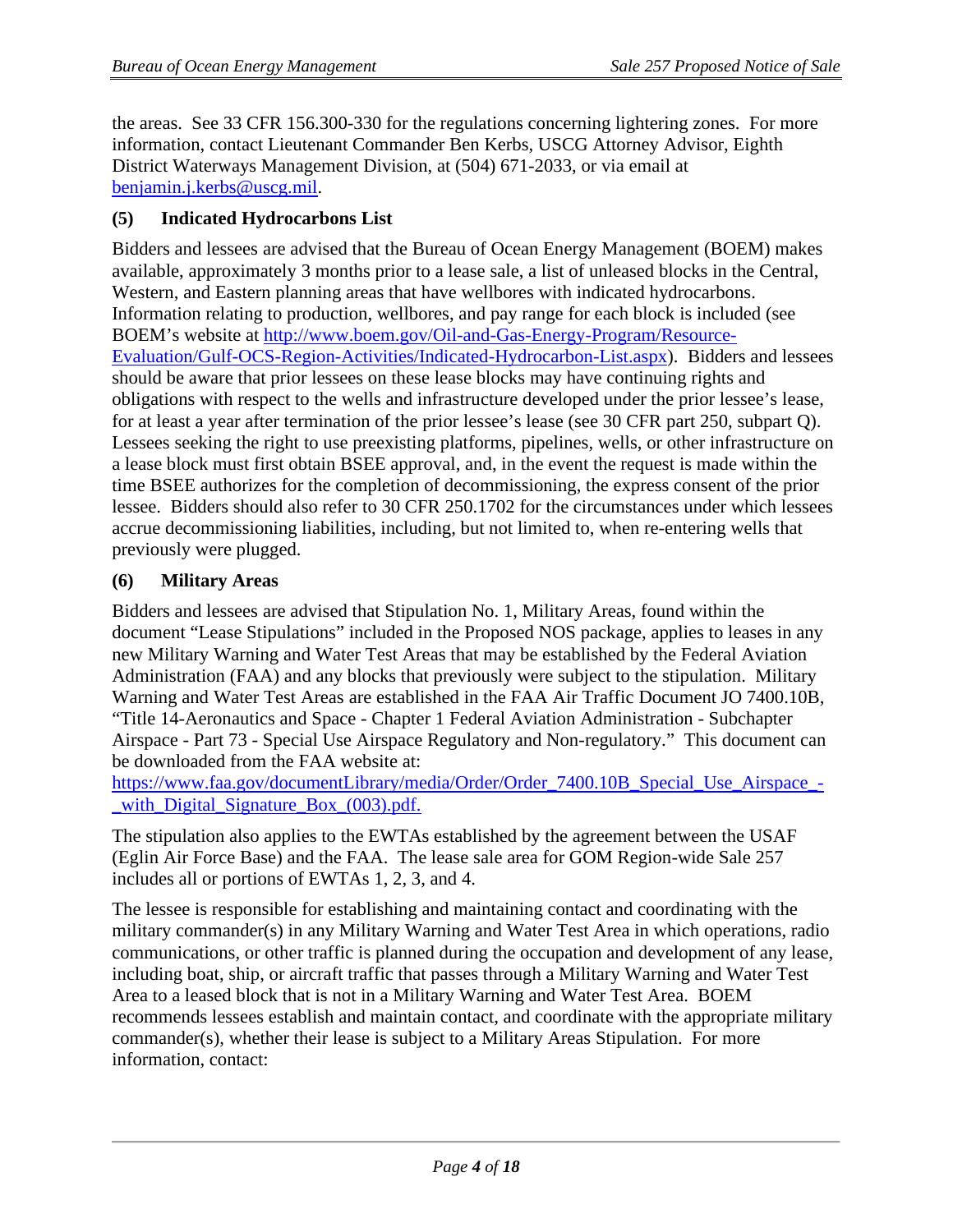Federal Aviation Administration - Airspace Office Houston Air Route Traffic Control Center (ARTCC) Attention: Mike McGee 16600 John F. Kennedy Boulevard Houston, Texas 77032 Telephone: (281) 230-5563 (mission support for daily schedules) Telephone: (281) 230-5520 (operations support for procedural updates and information)

#### <span id="page-4-0"></span>**(7) Bureau of Safety and Environmental Enforcement Inspection and Enforcement of Certain U.S. Coast Guard Regulations**

Lessees are advised to review the USCG regulations at 33 CFR part 140, subpart B "Inspections." These regulations authorize BSEE to perform inspections on fixed OCS facilities engaged in OCS oil and gas activities and to enforce USCG regulations applicable to those facilities in accordance with 33 CFR subchapter N parts 140-147. For more information, contact the Prevention Department, USCG Sector New Orleans, at 200 Hendee Street, New Orleans, Louisiana, 70114, or at (504) 365-2240.

# <span id="page-4-1"></span>**(8) Significant Outer Continental Shelf Sediment Resource Areas**

Bidders and lessees are advised that BOEM has designated lease blocks in the GOMR as Significant OCS Sediment Resource areas. OCS sediment resources are minerals that are composed of sediment deposits including clay, silt, sand, gravel-sized particles and shells found on or below the surface of the OCS seabed. BOEM has implemented measures to prevent obstructions to the use of the most Significant OCS Sediment Resources, reduce multiple use conflicts, and minimize interference with oil and gas operations. For the most current listing of Significant OCS Sediment Resource blocks, see [http://www.boem.gov/Non-Energy-Minerals/](http://www.boem.gov/Non-Energy-Minerals/Managing-Multiple-Uses-in-the-Gulf-of-Mexico.aspx) [Managing-Multiple-Uses-in-the-Gulf-of-Mexico.aspx.](http://www.boem.gov/Non-Energy-Minerals/Managing-Multiple-Uses-in-the-Gulf-of-Mexico.aspx)

BOEM advises lessees to refer to the most current NTL for obligations regarding Significant OCS Sediment Resources. The most recent NTL, No. 2009-G04, "Significant OCS Sediment Resources in the Gulf of Mexico," can be accessed on BOEM's website at <https://www.boem.gov/guidance> . NTL No. 2009-G04 states the following:

> If it is determined that significant OCS sediment resources may be impacted by a proposed activity, the BOEM/BSEE Gulf of Mexico Region may require you to undertake measures deemed economically, environmentally, and technically feasible to protect the resources to the maximum extent practicable. Measures may include modification of operations and monitoring of pipeline locations after installation.

BSEE will not approve future requests for in-place decommissioning of pipelines in these designated areas unless the BSEE GOM Regional Supervisor determines that the pipeline does not constitute a hazard (obstruction) to navigation and commercial fishing operations, unduly interfere with other uses of the OCS, or have adverse environmental effects. If it is deemed necessary, pipelines previously decommissioned in place may be required to be removed if the BSEE GOM Regional Supervisor determines that the pipeline is an obstruction.

There is potential for offshore dredging activities involving excavation and transportation of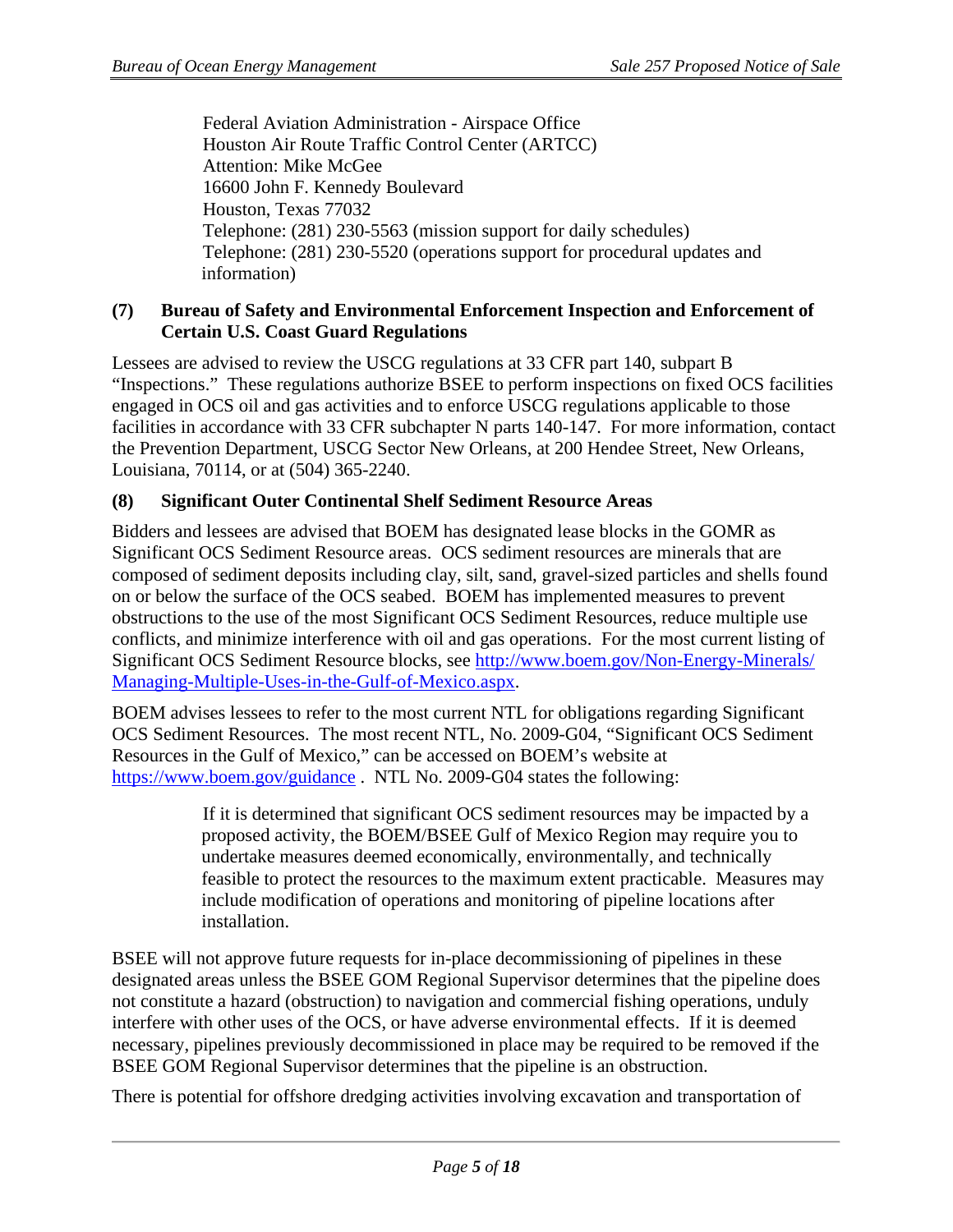OCS minerals for beach nourishment and coastal restoration projects in some of the blocks listed below. Sediment transport corridors and staging areas may extend beyond the listed blocks and into state waters. **Table 2** represents those areas designated at the time of publication and new blocks may be added or removed based on new information.

| Area                            | <b>OCS Blocks</b>                                      |  |
|---------------------------------|--------------------------------------------------------|--|
| <b>Western Planning Area</b>    |                                                        |  |
| Sabine Pass Area (TX)           | 9, 17, 40, 44                                          |  |
| <b>High Island Area</b>         | 37, 47-49, 70-73, 86-90, 114, 115, 136, 158-160, 171-  |  |
|                                 | 174, 198-204, 231-234, A7-A9, A16-A22, A37-A39         |  |
| High Island Area, East Addition | 38, 39, 45, 46, 74-76, 84, 85                          |  |
| West Cameron, West Addition     | 155-157, 162                                           |  |
|                                 | <b>Central Planning Area</b>                           |  |
| <b>Bay Marchand Area</b>        | $2 - 5$                                                |  |
| <b>Breton Sound</b>             | 24, 25, 39, 41-44, 53-56                               |  |
| Chandeleur                      | 1, 4, 5, 8, 16, 28, 30-34                              |  |
| Grand Isle Area                 | 15, 16, 25                                             |  |
| <b>Main Pass</b>                | 6, 7, 39-44, 58-60, 86-90, 92-120, 125-129, 139        |  |
| Main Pass, South and East       | 161, 162, 180, 181, 312                                |  |
| Addition                        |                                                        |  |
| Sabine Pass Area (LA)           | $10-16$                                                |  |
| South Pass Area                 | 6, 42                                                  |  |
| South Timbalier                 | 9-11, 16-18, 20, 33, 34, 51, 52, 54, 55, 66, 67, 72    |  |
| <b>West Cameron Area</b>        | 17, 19, 20-22, 31, 43-45, 56-58, 90-93, 113-118, 128-  |  |
|                                 | 134, 146-150, 168-172, 181                             |  |
| West Cameron, West Addition     | 155-157, 162                                           |  |
| <b>Vermilion</b> Area           | 11, 30, 49, 51-54, 68-77, 86-96, 108-111               |  |
| South Marsh Island, North       | 207-237, 241-249, 259-261                              |  |
| Addition                        |                                                        |  |
| Eugene Island Area              | 10, 18-35, 37-69, 71-93, 94, 95, 100                   |  |
| Ship Shoal Area                 | 16, 24-26, 37, 38, 49, 62-75, 84-100, 107-114, 120     |  |
| South Pelto Area                | $1 - 25$                                               |  |
| West Delta Area                 | 20-32, 43-50, 56-61                                    |  |
| Mobile                          | 765-767, 778, 779, 809-824, 826-830, 853-874, 897-918, |  |
|                                 | 942, 954-962, 999-1006                                 |  |
| Viosca Knoll                    | 34-38, 78-82                                           |  |

|  |  |  | Table 2. OCS Blocks with Significant OCS Sediment Resources |
|--|--|--|-------------------------------------------------------------|
|--|--|--|-------------------------------------------------------------|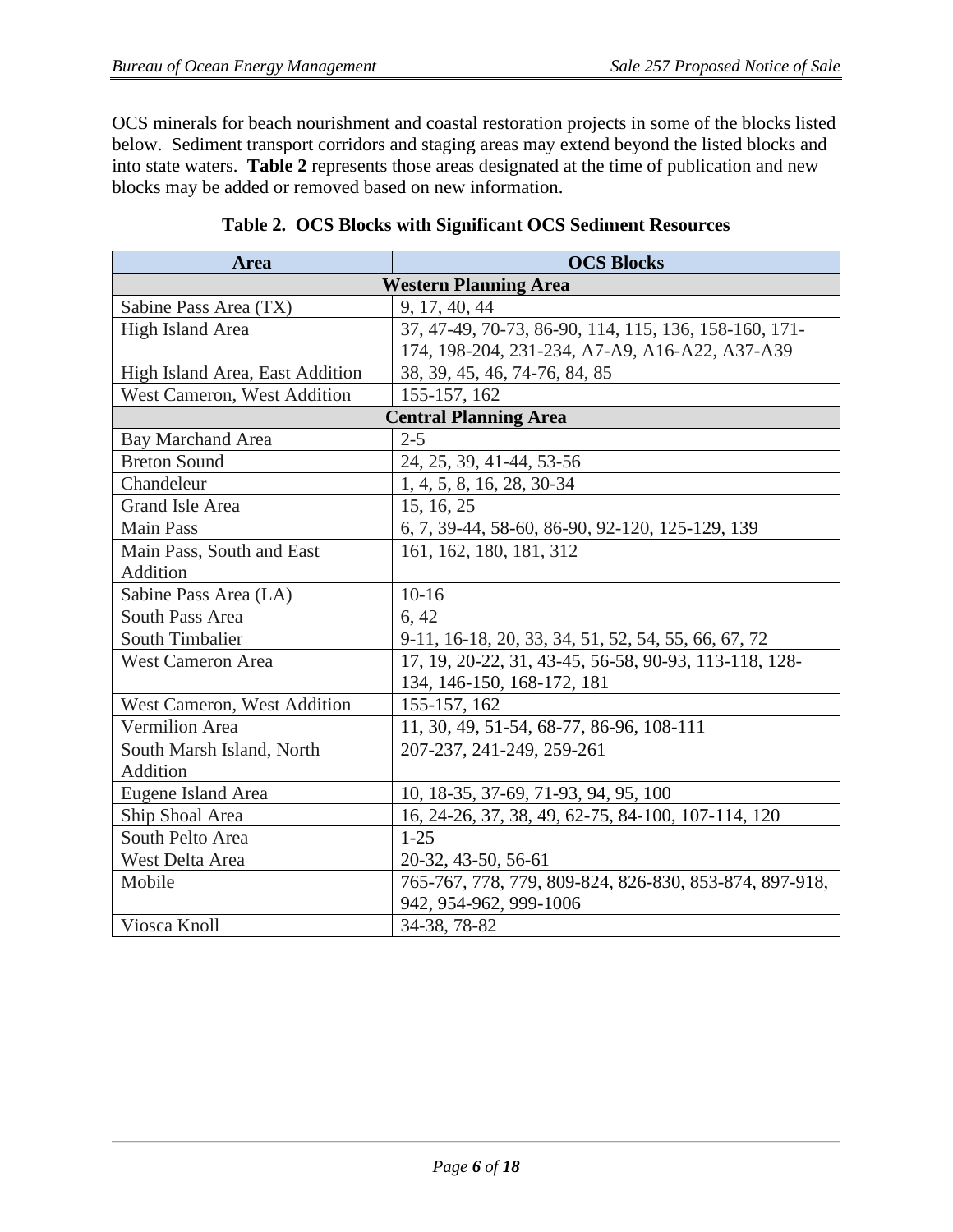| <b>Eastern Planning Area</b> |                                                        |  |
|------------------------------|--------------------------------------------------------|--|
| <b>Charlotte Harbor</b>      | 518, 561-563, 605-607, 649-653, 701, 744-746, 788-790, |  |
|                              | 832-834, 875-878, 919-922, 964-966, 1011               |  |
| Destin Dome                  | $1-7, 45-51$                                           |  |
| Miami (MA)                   | 89, 269-271                                            |  |
| St. Petersburg               | 19-21, 65, 417, 418, 461-463, 506-508, 775, 820, 864   |  |
| Pensacola                    | 751, 752, 793-796, 753, 754, 797, 798, 837-842, 881-   |  |
|                              | 886, 925-930, 969-975                                  |  |
| Pulley Ridge                 | 43, 87                                                 |  |
| <b>Tarpon Springs</b>        | 810-812, 854-856, 899, 900, 987-989                    |  |

#### **Potential Areas with Active Sediment Dredging**

BOEM is partnering with the Coastal Protection Restoration Authority on the construction of the East Timbalier Island (TE-118) and Terrebonne Basin (TE-143) projects. These islands have been severely degraded due to the impacts of several strong storms, subsidence and other factors. The projects are critical to maintaining lower wave-energy environments in eastern Terrebonne Basin, which protects fragile interior marshes and infrastructure and provides quiescent bay habitats preferred by many fish and invertebrate species. In addition, the islands provide critical beach, dune, and marsh habitat in isolation from the human disturbances that typically impact many Gulf Coast barrier islands. The borrow areas for these projects are from the Ship Shoal in South Pelto Area Blocks 12-14. Construction began in March 2020 and will continue through 2022.

St. Bernard Shoals in Chandeleur Area, Blocks 30-34, Main Pass Area, Blocks 86-90, 92-114, and 118-120, and Main Pass Area South and East Addition, Blocks 161, 162, 180, and 181, have been identified as possible sediment sources for the restoration of Breton and Chandeleur Islands.

In 2010, the USACE released the Louisiana Coastal Area (LCA) ecosystem restoration plan, which proposed the use of 60 million cubic yards (mcy) of OCS sediment for barrier island and headland restoration. Potential sediment sources included the Ship, Tiger, and Trinity Shoals. The State of Louisiana has begun building the projects because the LCA has been unfunded by the USACE. Louisiana has invested hundreds of millions of dollars over the past 2 decades to restore its barrier islands and shorelines and plans to continue to invest in rebuilding these features. The 2017 Louisiana Comprehensive Master Plan includes nearly \$18 billion for marsh creation using dredged material. One and a half billion dollars of the \$25 billion Louisiana restoration budget has been identified to fund the Barrier Island Program, which includes restoring the Terrebonne, Timbalier, and Barataria barrier islands and shorelines as part of a regular rebuilding program.

The USACE Mobile District and BOEM entered into a Memorandum of Agreement for the use of OCS sediment for barrier island restoration in Mississippi as part of the Mississippi Coastal Improvements Program along the Gulf Islands National Seashore in December 2016. OCS sediment identified for the Mississippi Coastal Improvements Program includes a borrow area in the Mobile Area, including Blocks 812-820, 856-864, and 902-908. Construction began in 2017 and will continue through 2021.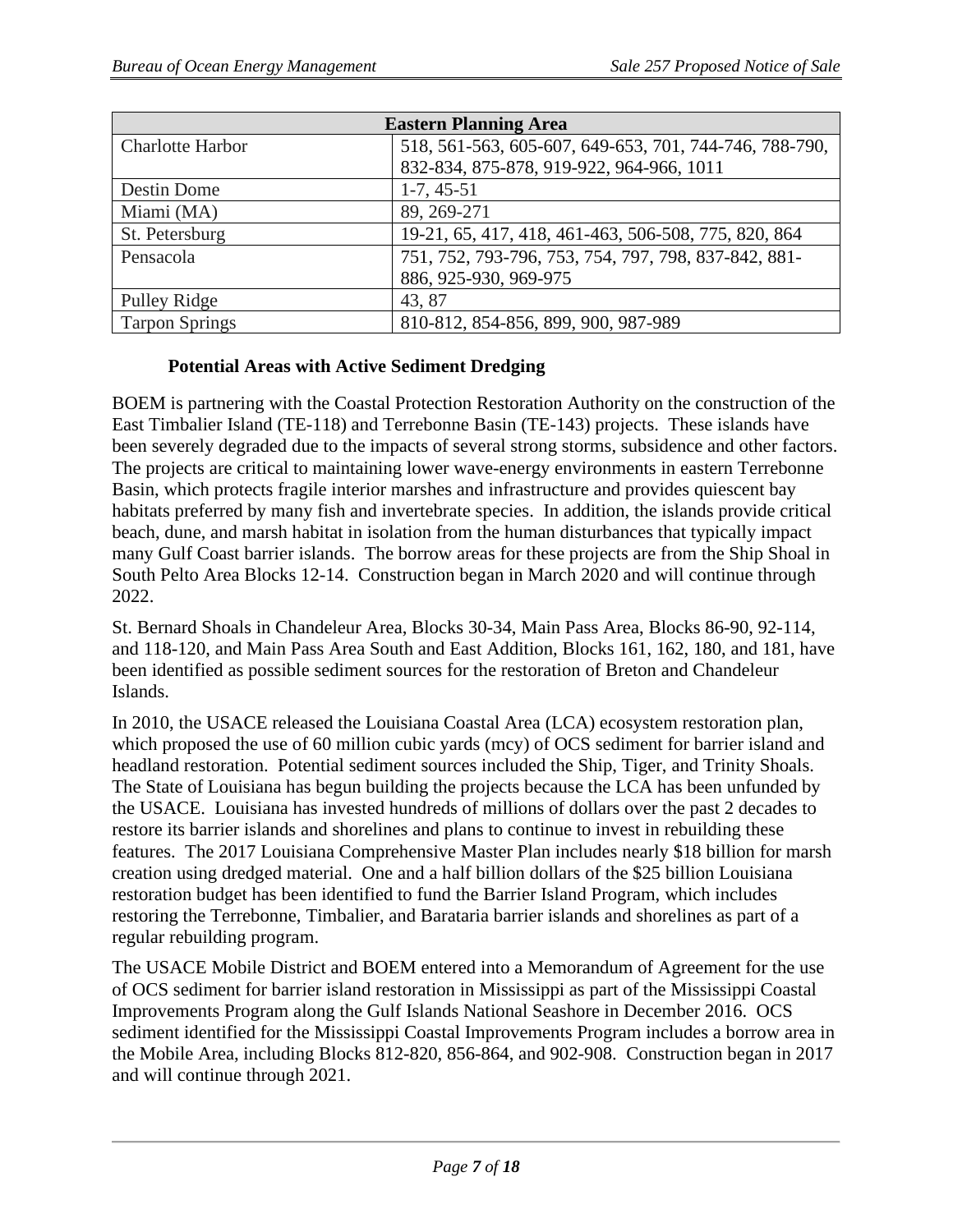A 3-year lease amendment with Collier County was executed on February 2, 2018, for 1.7 mcy of sediment from the Tom's Hill (T1) borrow area for the nourishment of beach along 7.5 miles of coastline between Wiggins Pass and Gordon Pass, including Vanderbilt Beach, Pelican Bay, Park Shore, and Naples Beach.

To be effective stewards of the resource, BOEM must know the location, quantity, and quality of the available sediment. The U.S. Department of the Interior approved sediment inventory planning activities as part of its application to the Resources and Ecosystems Sustainability, Tourist Opportunities, and Revived Economies of the Gulf Coast States Act (RESTORE) council for funding all five Gulf States to work with BOEM on the Gulf wide Sediment Inventory. BOEM currently has cooperative agreements with all five Gulf Coast States to assess OCS sediment resources off their coasts. In addition, the Coastal Texas Study Project, led by the Galveston USACE and Texas General Land Office, includes BOEM as a participating agency to evaluate resource availability for the extraction of up to 200 mcy of material for use in projects in the State of Texas. BOEM is also a participating agency in the South Atlantic Coastal Study which is led by the Jacksonville USACE.

For more information, or to obtain a map of the potentially affected blocks, contact Tershara Matthews, Office of Regional Director, at (504) 736-2676. Additional information is also available on BOEM's website at [http://www.boem.gov/Non-Energy-Minerals/Managing-](http://www.boem.gov/Non-Energy-Minerals/Managing-Multiple-Uses-in-the-Gulf-of-Mexico.aspx)[Multiple-Uses-in-the-Gulf-of-Mexico.aspx,](http://www.boem.gov/Non-Energy-Minerals/Managing-Multiple-Uses-in-the-Gulf-of-Mexico.aspx) or in NTL No. 2009-G04, "Significant OCS Sediment Resources in the Gulf of Mexico," which can be accessed on BOEM's website at <https://www.boem.gov/Regulations/Notices-To-Lessees/2009/09-g04.aspx>

#### <span id="page-7-0"></span>**(9) Notice of Arrival on the Outer Continental Shelf**

Lessees are advised that, pursuant to 33 CFR 146.405, which implements provisions of the Security and Accountability for Every Port Act of 2006 (Public Law [Pub. L.] No. 109-347), owners or operators of U.S. and foreign flag floating facilities, mobile offshore drilling units, and vessels are required to submit notice of arrival information to the National Vessel Movement Center (see website at [https://www.nvmc.uscg.gov\)](https://www.nvmc.uscg.gov/) prior to engaging in OCS activities (33 CFR part 146). Section 704 of the Coast Guard and Maritime Transportation Act of 2012 (Pub. L. No. 112-213) mandates that:

> The regulations required under section  $109(a)$  of the Security and Accountability For Every Port Act of 2006 (33 U.S.C. 1223 note), dealing with notice of arrival requirements for foreign vessels on the Outer Continental Shelf, shall not apply to a vessel documented under section 12105 of title 46, United States Code, unless the vessel arrives from a foreign port or place.

For more information, contact:

CVC-2 Port State Control Oversight Telephone: (202) 372-1218

- <span id="page-7-1"></span>**(10) Bidder/Lessee Notice of Obligations Related to Criminal/Civil Charges and Offenses, Suspension, or Debarment; Disqualification Due to a Conviction under the Clean Air Act or the Clean Water Act**
	- *A. Information Bidders/Lessees Must Provide to BOEM Related to Criminal/Civil Charges*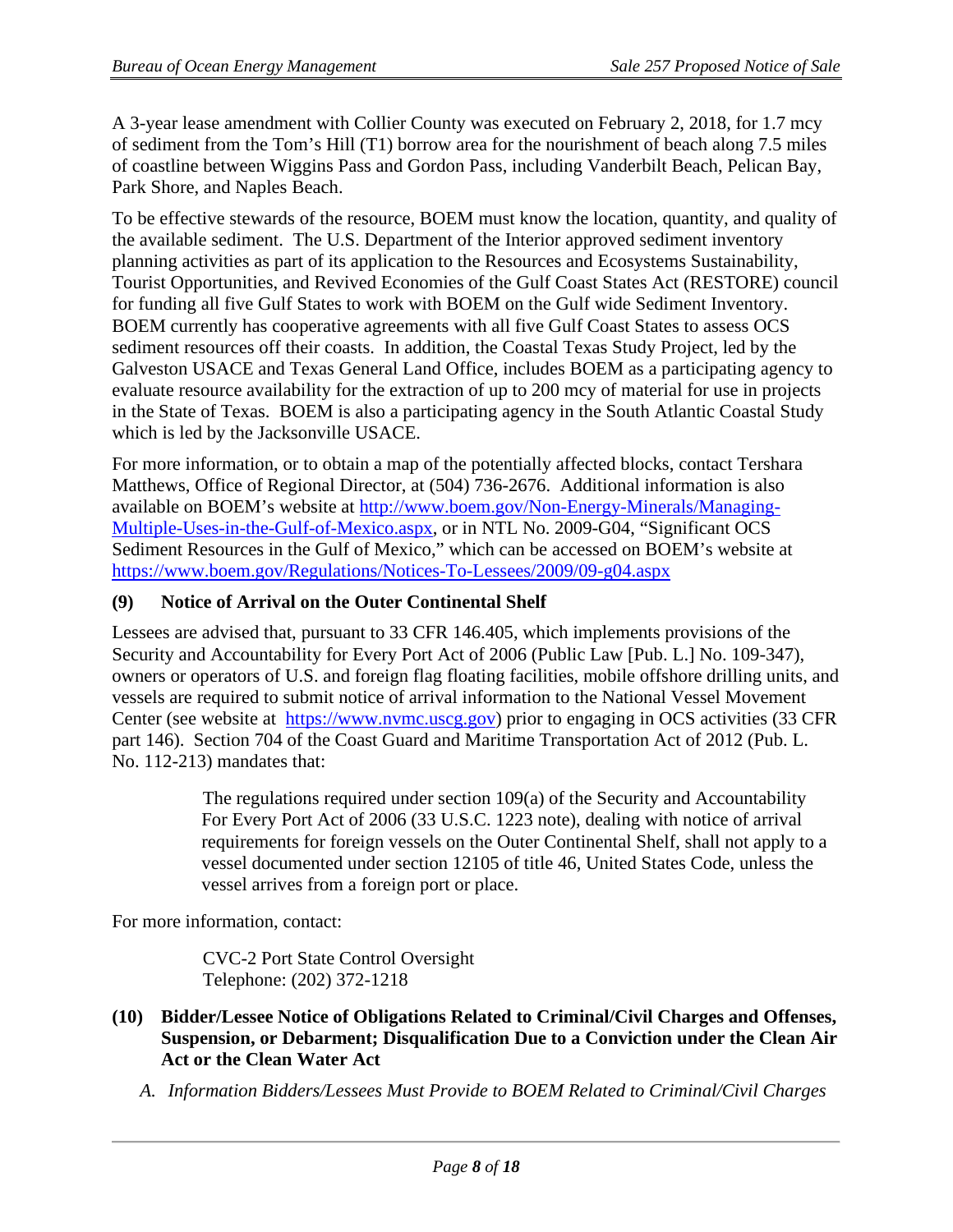#### *and Offenses, Suspension, or Debarment:*

Under 2 CFR 180.335, before submitting a bid, bidders/lessees must notify BOEM in writing if they know that they or any principals as defined in 2 CFR 180.995:

- are presently excluded or disqualified from entering into a transaction with a Federal agency;
- have been convicted within the preceding 3 years of any of the offenses listed in 2 CFR [180.800\(a\),](http://www.law.cornell.edu/cfr/text/2/180.800#a) or had a civil judgment rendered against them for one of those offenses within that time period;
- are presently indicted for or otherwise criminally or civilly charged by a governmental entity (Federal, state, or local) with commission of any of the offenses listed in 2 CFR [180.800\(a\);](http://www.law.cornell.edu/cfr/text/2/180.800#a) or
- have had one or more public transactions (Federal, state, or local) terminated within the preceding 3 years for cause or default.

Under 2 CFR 180.350, after obtaining a lease, bidders/lessees must notify BOEM in writing if they learn that:

- they failed to disclose information earlier, as required by 2 CFR 180.335; or
- due to changed circumstances, they or any of the principals for the transaction now meet any of the criteria in 2 CFR 180.335.
- *B. Effect of a Conviction Under the Clean Air Act or the Clean Water Act on Bidders/Lessees:*

Under 2 CFR 1532.1110, bidders/lessees (including any principals as defined in 2 CFR 180.995) who are convicted of any offense described in 2 CFR 1532.1105 are automatically disqualified from eligibility to receive any lease by award or assignment (i.e., a covered transaction under subpart A through I of 2 CFR part 180, or prohibited awards under 48 CFR part 9, subpart 9.4) if they:

- will perform any part of the transaction or award at the facility giving rise to their conviction (called the violating facility); and
- own, lease, or supervise the violating facility.

**NOTE:** A conviction under 2 CFR 1532.1105 automatically disqualifying bidders/lessees from eligibility as described in 2 CFR 1532.1110 set forth in "B" above triggers the notice requirements in 2 CFR 180.335 and 180.350 set forth in "A" above.

#### <span id="page-8-0"></span>**(11) Protected Species**

Bidders and lessees are advised that Stipulation No. 4, Protected Species, found within the document "Lease Stipulations" included in the Proposed NOS package, addresses activities that may have an impact on species afforded special protection under the law, including, but not limited to, the Endangered Species Act (ESA, 16 U.S.C. §§ 1531 *et seq.*) and the Marine Mammal Protection Act (MMPA, 16 U.S.C. §§ 1361 *et seq.*). This lease stipulation will apply to all lease blocks included in this lease sale. Stipulation No. 4, Protected Species, has been updated to include the terms and conditions, reasonable and prudent measures and relevant protocols from the National Marine Fisheries Service (NMFS) biological opinion described below.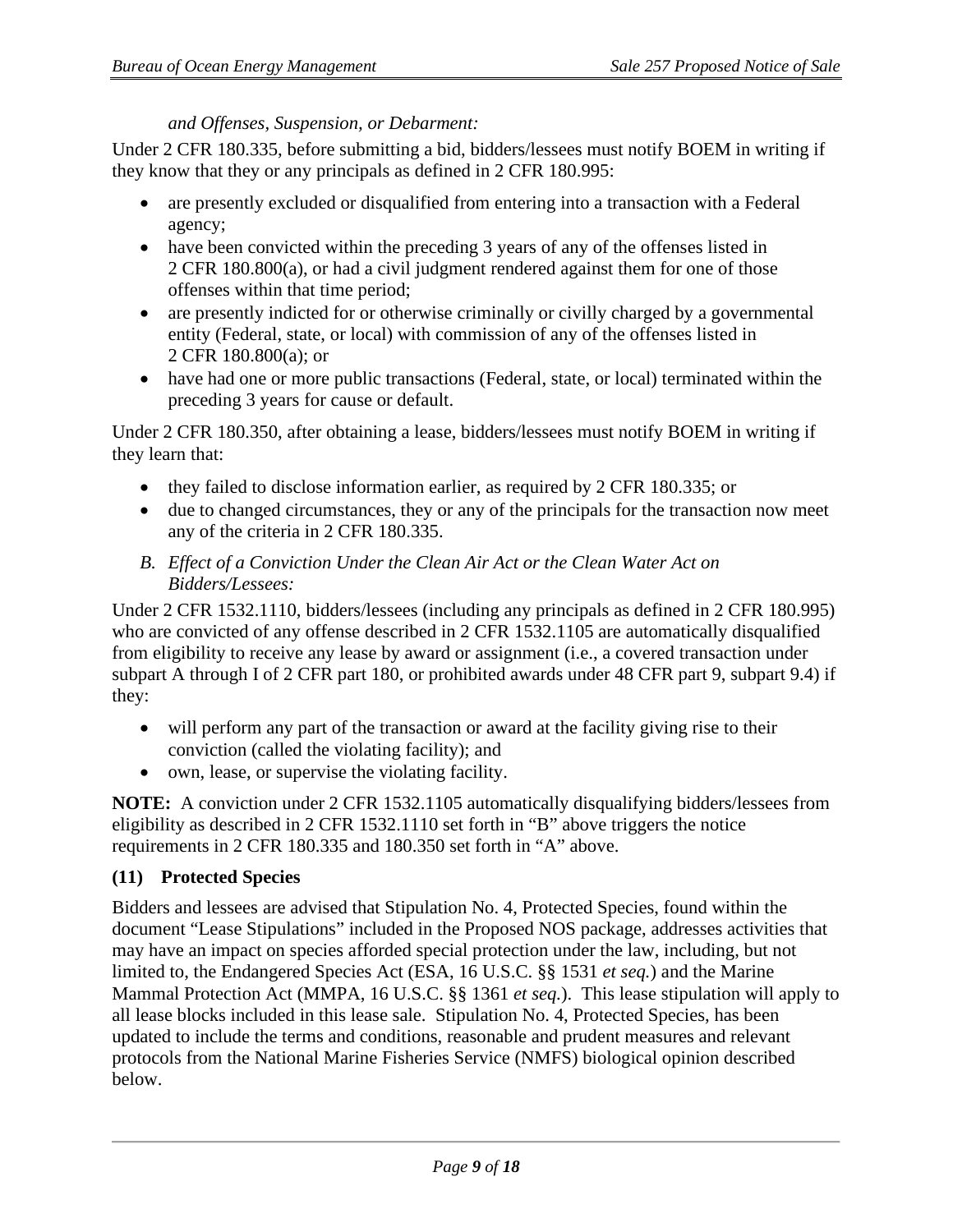The purpose of the stipulation is to ensure that the lessees acknowledge and agree that they will be required to implement measures designed to reduce or avoid potential impacts on these protected species during lease activities. As new species are listed for protection, and as new measures and mitigations are identified to protect such species in the future (e.g., through ongoing or future consultations under the ESA or authorizations issued under the MMPA), BOEM and BSEE will condition approvals of plans and permits on implementation of the most current measures and mitigations in place at the time.

Potential bidders should be aware that the National Marine Fisheries Service (NMFS), issued its programmatic Biological Opinion on March 13, 2020 (2020 NMFS BiOp). The 2020 NMFS BiOp addresses the impacts to and incidental take of ESA-listed species as a result of the Bureaus' proposed action of new oil and gas lease sales and any future oil and gas approvals issued by BOEM and BSEE after March 13, 2020, under both existing and future OCS oil and gas leases in the GOM, for the next ten years. The NMFS BiOp may be found here: [\(https://www.fisheries.noaa.gov/resource/document/biological-opinion-federally-regulated-oil](https://www.fisheries.noaa.gov/resource/document/biological-opinion-federally-regulated-oil-and-gas-program-activities-gulf-mexico)[and-gas-program-activities-gulf-mexico\)](https://www.fisheries.noaa.gov/resource/document/biological-opinion-federally-regulated-oil-and-gas-program-activities-gulf-mexico). The Appendices and protocols may be found here: [\(https://www.fisheries.noaa.gov/resource/document/appendices-biological-opinion-federally](https://www.fisheries.noaa.gov/resource/document/appendices-biological-opinion-federally-regulated-oil-and-gas-program-gulf-mexico)[regulated-oil-and-gas-program-gulf-mexico\)](https://www.fisheries.noaa.gov/resource/document/appendices-biological-opinion-federally-regulated-oil-and-gas-program-gulf-mexico). The relevant terms and conditions, reasonable and prudent measures, and protocols from the 2020 NMFS BiOp are incorporated by reference and made a binding part of the lease in the updated Protected Species Stipulation. Bidders should also be aware that certain post-lease approvals (e.g., for activities involving new and unusual technologies, seismic surveys, and equipment involving entanglement risks) will require stepdown review with NMFS and may necessitate additional mitigations. BOEM is further petitioning NMFS for rulemaking under the MMPA relating to geological and geophysical surveys on the OCS; that rulemaking may result in additional or different mitigation measures for all marine mammals (e.g., in addition to the 2020 NMFS BiOp App. A and C Protocols).

On April 20, 2018, the U.S. Fish and Wildlife Service issued a 10-year biological opinion for BOEM and BSEE activities with no terms and conditions, and any future consultations may be informal, dependent upon the likelihood of take of ESA-listed species under that Service's jurisdiction.

#### <span id="page-9-0"></span>**(12) Proposed Expansion of the Flower Garden Banks National Marine Sanctuary**

Bidders and lessees are advised that on May 1, 2020, the National Oceanic and Atmospheric Administration (NOAA) published a proposed rule that would expand the boundaries of the Flower Garden Banks National Marine Sanctuary (FGBNMS). 85 Fed. Reg. 25359 (May 1, 2020). In 2016, NOAA published its Draft Environmental Impact Statement, analyzing the proposed expansion of the FGBNMS boundaries, based on the recommendation contained within the Sanctuary Expansion Action Plan of the 2012 FGBNMS Management Plan (81 Fed. Reg. 37576 [June 10, 2016]; available online at [https://www.gpo.gov/fdsys/pkg/FR-2016-06-](https://www.gpo.gov/fdsys/pkg/FR-2016-06-10/pdf/2016-13661.pdf) [10/pdf/2016-13661.pdf\)](https://www.gpo.gov/fdsys/pkg/FR-2016-06-10/pdf/2016-13661.pdf). Executive Order (E.O.) No. 13795 (April 28, 2017) modified the process and requirements for the Department of Commerce to designate or expand National Marine Sanctuaries. Pursuant to this E.O., NOAA requested an analysis from BOEM on the potential resource and development impacts of the proposed expansion. For additional information related to the proposed expansion, contact George Schmahl at (409) 621-5151, extension 102, or at fgbexpansion@noaa.gov.

Bidders and lessees are advised that Stipulation No. 5, Topographic Features, found within the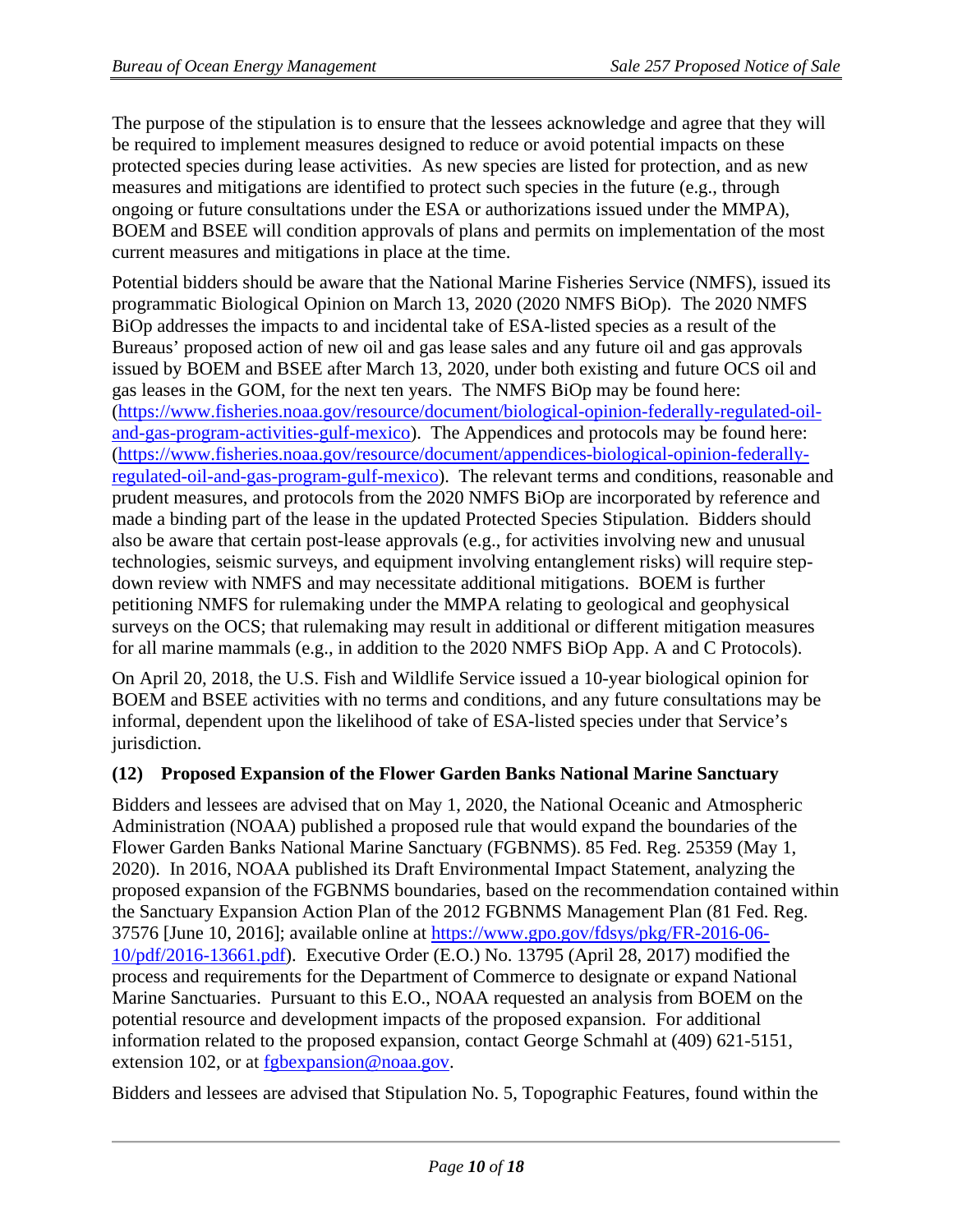document "Lease Stipulations" included in the Proposed NOS package, already prohibits certain activities related to oil and gas exploration and development in areas BOEM has designated as "No Activity Zones" due to the presence of biologically sensitive features and areas. Some of these restrictions occur in the same areas proposed for FGBNMS expansion. Restrictions are explained in NTL No. 2009–G39: "Biologically Sensitive Underwater Features and Areas," which can be accessed on BOEM's website at [http://www.boem.gov/Regulations/Notices-To-](http://www.boem.gov/Regulations/Notices-To-Lessees/Notices-to-Lessees-and-Operators.aspx)[Lessees/Notices-to-Lessees-and-Operators.aspx.](http://www.boem.gov/Regulations/Notices-To-Lessees/Notices-to-Lessees-and-Operators.aspx)

### <span id="page-10-0"></span>**(13) Communication Towers**

Bidders and lessees are advised that the USAF currently owns communication towers in the Chandeleur, Mobile, and Viosca Knoll areas that previously supported Air Combat Maneuvering Instrumentation (ACMI). Through advancements in technology, the need for the towers has ceased and they are no longer in use. While there are currently no plans to bring the towers back online for use, they remain on-site and are not scheduled for removal at this time. In the event the towers will be used in the future, BOEM will coordinate operations with the new user. The towers are within Mobile Blocks 769, 819, and 990, Viosca Knoll Block 116, Chandeleur Area Blocks 33 and 61, and Chandeleur Area, East Addition, Block 39. For information and maps of the specific locations and line-of-sight crossings for ACMI towers, contact Mr. Charles Smith, Range and Operations Sustainment Section 96 TW/XPO, Eglin Air Force Base, Florida, (850) 882-5614 or at [charles.smith.7@us.af.mil.](mailto:charles.smith.7@us.af.mil)

#### <span id="page-10-1"></span>**(14) Deepwater Port Applications for Offshore Oil and Liquefied Natural Gas Facilities**

Bidders and lessees are advised that the USCG and the Maritime Administration (MARAD) may process applications for the licensing of deepwater ports involving both proposed liquefied natural gas (LNG) importation/exportation facilities and oil importation/exportation facilities in the GOM. There is currently only one such oil facility in the GOM, the Louisiana Offshore Oil Port, located 16 miles southeast of Port Fourchon. Applications for new crude oil import and/or export facilities have been received and are at various stages of processing.

A list of current/proposed deepwater port projects is provided below. This list is not meant to be all-inclusive. One project has been approved with a license to be issued upon completion of the conditions listed in MARAD's Record of Decision for the application to export LNG from a proposed floating facility in the West Cameron block 167. That applicant has received a Department of Energy grant of authority to export LNG from this location to Free Trade Agreement Nations<sup>[1](#page-10-2)</sup> and Non-Free Trade Nations.<sup>[2](#page-10-3)</sup> MARAD published the license application for this proposed facility in the *Federal Register* on July 16, 2015, (Docket Number: USCG-2015-0472) and issued its Record of Decision approving the license application, subject to conditions, on March 1[3](#page-10-4), 2017.<sup>3</sup>

Bidders and lessees also are advised to review, and monitor for, relevant deepwater port applications, MARAD records of decision, and port licenses to assess safety zones, no anchoring zones, avoidance areas, recommended routes, and other ships' routing measures that could prevent or otherwise impact oil and gas operations on and around both existing and proposed deepwater port locations.

<span id="page-10-2"></span><sup>&</sup>lt;sup>1</sup> [https://fossil.energy.gov/ng\\_regulation/applications-2013-delfinlngllc13-129-lng](https://fossil.energy.gov/ng_regulation/applications-2013-delfinlngllc13-129-lng)

<span id="page-10-3"></span><sup>&</sup>lt;sup>2</sup> [https://fossil.energy.gov/ng\\_regulation/applications-2013-delfinlngllc13-147-lng](https://fossil.energy.gov/ng_regulation/applications-2013-delfinlngllc13-147-lng)

<span id="page-10-4"></span><sup>3</sup> <https://www.regulations.gov/document?D=USCG-2015-0472-0120>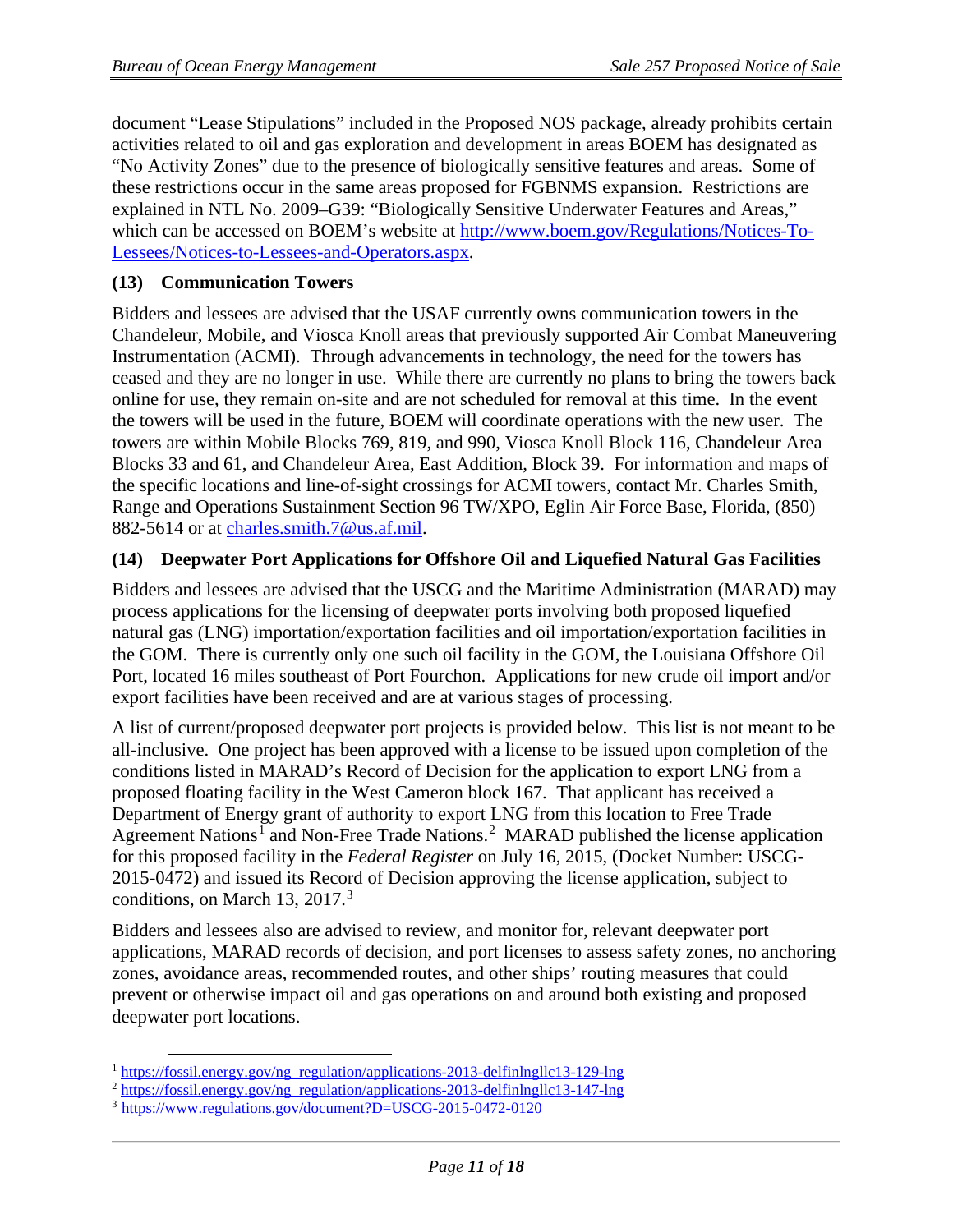For more information, contact:

Commandant (CG-OES-22), U.S. Coast Guard Headquarters 2703 Martin Luther King Ave., SE (STOP 7509) Attn: Deepwater Ports Standards Division Washington, D.C. 20593-7509 (202) 372-1444

POC: Mr. Matthew Layman, Email: Matthew.D.Layman@uscg.mil or DWP@comdt.uscg.mil Web Address: [https://www.dco.uscg.mil/Our-Organization/Assistant-](https://www.dco.uscg.mil/Our-Organization/Assistant-Commandant-for-Prevention-Policy-CG-5P/Commercial-Regulations-standards-CG-5PS/Office-of-Operating-and-Environmental-Standards/vfos/DWP/)[Commandant-for-Prevention-Policy-CG-5P/Commercial-Regulations-standards-](https://www.dco.uscg.mil/Our-Organization/Assistant-Commandant-for-Prevention-Policy-CG-5P/Commercial-Regulations-standards-CG-5PS/Office-of-Operating-and-Environmental-Standards/vfos/DWP/)[CG-5PS/Office-of-Operating-and-Environmental-Standards/vfos/DWP/](https://www.dco.uscg.mil/Our-Organization/Assistant-Commandant-for-Prevention-Policy-CG-5P/Commercial-Regulations-standards-CG-5PS/Office-of-Operating-and-Environmental-Standards/vfos/DWP/)

Ms. Yvette M. Fields, Director Maritime Administration Office of Deepwater Ports and Offshore Activities 1200 New Jersey Avenue SE, W21-309 (MAR-530) Washington, DC 20590 Telephone: 202-366-0926 Fax: 202-366-5123 Email: [yvette.fields@dot.gov](mailto:yvette.fields@dot.gov) Web Address: [https://www.maritime.dot.gov/ports/deepwater-ports-and](https://www.maritime.dot.gov/ports/deepwater-ports-and-licensing/approved-applications-and-operational-facilities)[licensing/approved-applications-and-operational-facilities](https://www.maritime.dot.gov/ports/deepwater-ports-and-licensing/approved-applications-and-operational-facilities)

For information on specific deepwater port projects, search by the docket numbers noted in **Table 3** and at the website at [http://www.regulations.gov.](http://www.regulations.gov/)Table 3. Deepwater Port Application **Status** 

| <b>Company/Name</b>             | <b>Status</b>               | <b>Docket Number</b> |
|---------------------------------|-----------------------------|----------------------|
| Delfin LNG, LLC, Delfin         | Positive Record of Decision | USCG-2015-0472       |
| <b>LNG Deepwater Port</b>       | received – License          |                      |
|                                 | Application pending         |                      |
| Louisiana Offshore Oil Port     | Approved – Operational      | USCG-2000-6981       |
| (Marathon Domestic LLC).        | Facilities                  |                      |
| <b>SPOT Terminal Services,</b>  | <b>Application Pending</b>  | MARAD-2019-0011      |
| LLC Deepwater Port License      |                             |                      |
| Application                     |                             |                      |
| <b>Sentinel Texas Gulf Link</b> | <b>Application Pending</b>  | MARAD-2019-0093      |
| Deepwater Port License          |                             |                      |
| Application                     |                             |                      |
| Phillips Blue Water Texas       | <b>Application Pending</b>  | MARAD-2019-0094      |
| Deepwater Port License          |                             |                      |
| Application                     |                             |                      |
| West Delta LNG LLC              | <b>Application Pending</b>  | MARAD-2019-0095      |
| Deepwater Port License          |                             |                      |
| Application                     |                             |                      |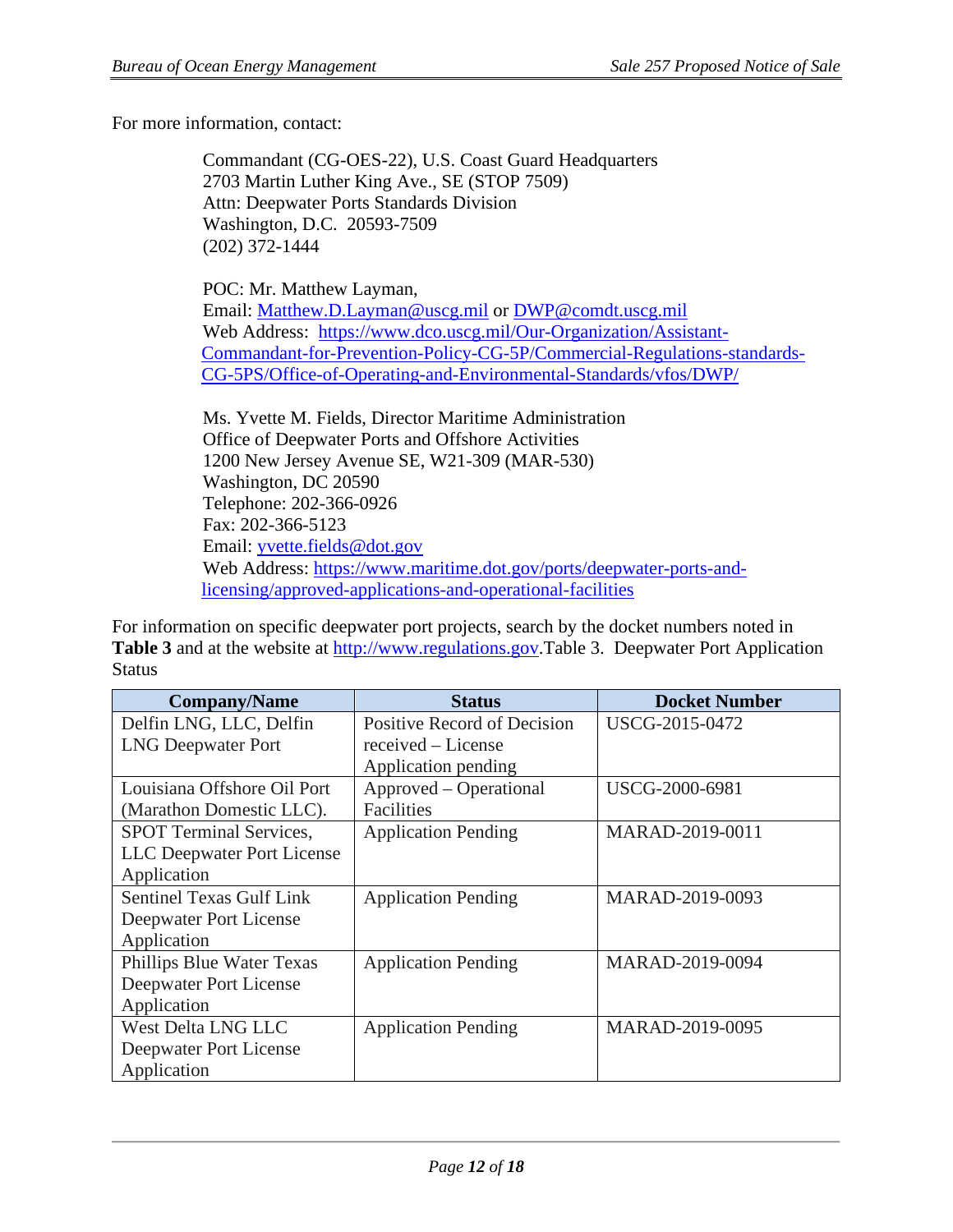# <span id="page-12-0"></span>**(15) Ocean Dredged Material Disposal Sites**

Bidders and lessees are advised that, pursuant to the Marine Protection, Research, and Sanctuaries Act of 1972 (16 U.S.C. §§ 1431 *et seq*. and 33 U.S.C. §§ 1401 *et seq*.), the U.S. Environmental Protection Agency (USEPA) has the responsibility for designating and managing Ocean Dredged Material Disposal Sites (ODMDS). The decision to issue a dredged material disposal permit is made by the USACE, using USEPA's environmental criteria and subject to USEPA's concurrence. The USEPA has several designated ODMDS in the GOM, all of which can be viewed on the USEPA website a[t](https://www.epa.gov/ocean-dumping/ocean-disposal-map) [https://www.epa.gov/ocean-dumping/ocean-disposal](https://www.epa.gov/ocean-dumping/ocean-disposal-map)[map.](https://www.epa.gov/ocean-dumping/ocean-disposal-map) Additional information can also be accessed on the USACE's Ocean Disposal Database [https://odd.el.erdc.dren.mil/.](https://odd.el.erdc.dren.mil/)

On August 4, 2020, the USEPA issued a final rule, enlarging the existing offshore ODMDS near Mobile, Alabama (85 Fed. Reg. 47042 (Aug. 4, 2020)). The USEPA Region 4 Final National Pollutant Discharge Elimination System Permit (General Permit No. GEG460000) for Offshore Oil and Gas Activities in the Eastern GOM (including portions of the CPA) does not allow the discharge of any drilling fluids, drill cuttings, or produced waters from offshore oil and gas facilities within 1,000 meters of, or within, any designated ODMDS. **Table 4** shows the contacts for additional information on ocean dredged disposal sites.

| Agency       | <b>Name/Title</b>               | <b>Email</b>                       | <b>Phone Number</b> |
|--------------|---------------------------------|------------------------------------|---------------------|
| <b>USEPA</b> | Jennifer Derby                  | derby.jennifer@epa.gov             | $(404)$ 562-9401    |
| Region 4     | Chief, Marine Regulatory        |                                    |                     |
|              | and Wetlands Enforcement        |                                    |                     |
| <b>USEPA</b> | <b>Gary Collins</b>             | collins.garyw@epa.gov              | $(404)$ 562-9395    |
| Region 4     | <b>Biological Oceanographer</b> |                                    |                     |
| <b>USEPA</b> | <b>Bridget Staples</b>          | staples.bridget@epa.gov            | $(404)$ 562-9783    |
| Region 4     | Lead, NPDES offshore oil        |                                    |                     |
|              | and gas general permit          |                                    |                     |
| <b>USEPA</b> | Karen McCormick                 | mccormick.karen@epa.gov            | $(214)$ 665-8365    |
| Region 6     | Ocean Disposal Program          |                                    |                     |
|              | Coordinator                     |                                    |                     |
| <b>USACE</b> | LeKesha Reynolds                | lekesha.w.reynolds@usace.army.mil  | $(251)$ 690-3260    |
| Mobile       |                                 |                                    |                     |
| District     |                                 |                                    |                     |
| <b>USACE</b> | Jenny Jacobson                  | jennifer.l.jacobson@usace.army.mil | $(251)$ 690-2724    |
| Mobile       |                                 |                                    |                     |
| District     |                                 |                                    |                     |

#### **Table 4. Ocean Dredged Disposal Sites Contacts**

# <span id="page-12-1"></span>**(16) Rights-of-Use and Easement**

There are current rights-of-use and easement (RUEs) on a number of lease blocks in the GOM. Bidders and lessees are advised to review the list of existing and pending RUEs that could limit operations on a lease block. Any successful bidder on such a block acknowledges that their lease operations must comply with no activity areas or other requirements to ensure the RUE holders may continue their operations. The current list of blocks with existing or pending RUEs is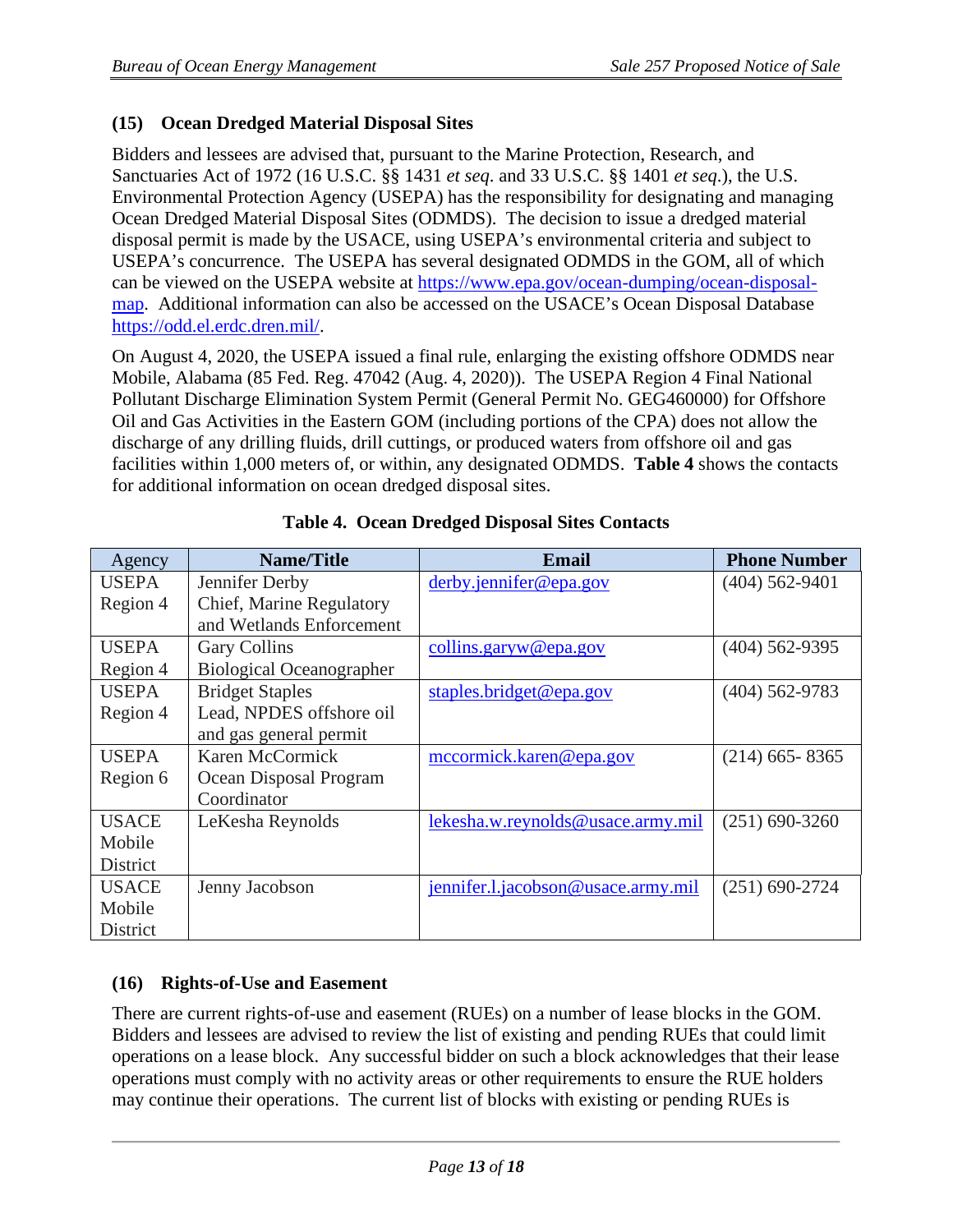available at the website: [https://www.data.boem.gov/Plans/Files/rureport.pdf.](https://www.data.boem.gov/Plans/Files/rureport.pdf) RUEs may allow permanent mooring of floating production facilities or other infrastructure (e.g., anchor chains, moorings). If an oil and gas lease is issued for such a block, and the RUE is approved before lease issuance, Stipulation No. 10, Restrictions due to Rights-of-Use and Easement for Floating Production Facilities, contained within the document "Lease Stipulations" included in the Proposed NOS package, would apply.

Stipulation No. 10 prohibits certain activities from occurring or being located on the seafloor or in the water column, including, but not limited to, the construction and use of structures, operation of drilling rigs, laying of pipelines, and/or anchoring. Below seabed activities that are part of exploration, development, and production activities from outside the no-activity zones and associated 500-foot buffer zones may be allowed, including the use of directional drilling or other techniques. Consistent with Section 19 of the lease, BOEM may issue RUEs on blocks after lease issuance. Pursuant to 30 CFR 550.160, a lessee is given certain rights to comment and obtain adjudication of objections if a RUE application is received on its lease block.

For more information, contact:

Michelle Uli Picou, BOEM GOMR, Plans Section Chief, [michelle.picou@boem.gov,](mailto:michelle.picou@boem.gov) (504) 736-2747

#### <span id="page-13-0"></span>**(17) Industrial Waste Disposal Areas**

Bidders and lessees are advised that an inactive industrial waste disposal site exists on all or portions of blocks in the Mississippi Canyon Area. This site is depicted on the map "Gulf of Mexico, Region-wide Oil and Gas Lease Sale 257, March 2021, Stipulations and Deferred Blocks" included in the Proposed NOS. The site was established by the USEPA in 1973 under the Marine Protection, Research, and Sanctuaries Act to permit the seafloor deposition of approximately 205,000 steel barrels containing chemical wastes and chlorinated hydrocarbons. More information about the waste site (Site B) is available in a 1975 National Academy of Sciences report, *Assessing Potential Ocean Pollutants, a Report of the Study Panel on Assessing Potential Ocean Pollutants to the Ocean Affairs Board, Commission on Natural Resources, National Research Council*.

Barrels have been detected during hazards surveys in the following blocks: Mississippi Canyon 628, 631, 632, 635, 672, 679, 716, 718, 720-723, 761-765, 768, 769, 805-813, 847-851, 853-855, 891-895, 897-899, 934-944, 983-986.

Barrels may also exist in other nearby blocks not listed above. Bidders and lessees are advised that the blocks associated with the disposal site and adjacent blocks that are included in the sale area may exhibit hazards from barrel contents (toxic, corrosive, and/or potentially explosive materials). Thus, hazards surveys are required before bottom-disturbing activities can be approved in plans and permits. Drilling and platform/pipeline placement may require precautions, such as avoidance (recommended 30-foot minimum distance from individual barrels), decontamination of equipment, and personnel health and safety procedures.

#### <span id="page-13-1"></span>**(18) Gulf Islands National Seashore**

Bidders and lessees should be aware that post-lease plans submitted by lessees proposing development of whole and partial lease blocks within the first 12 miles of Federal waters near the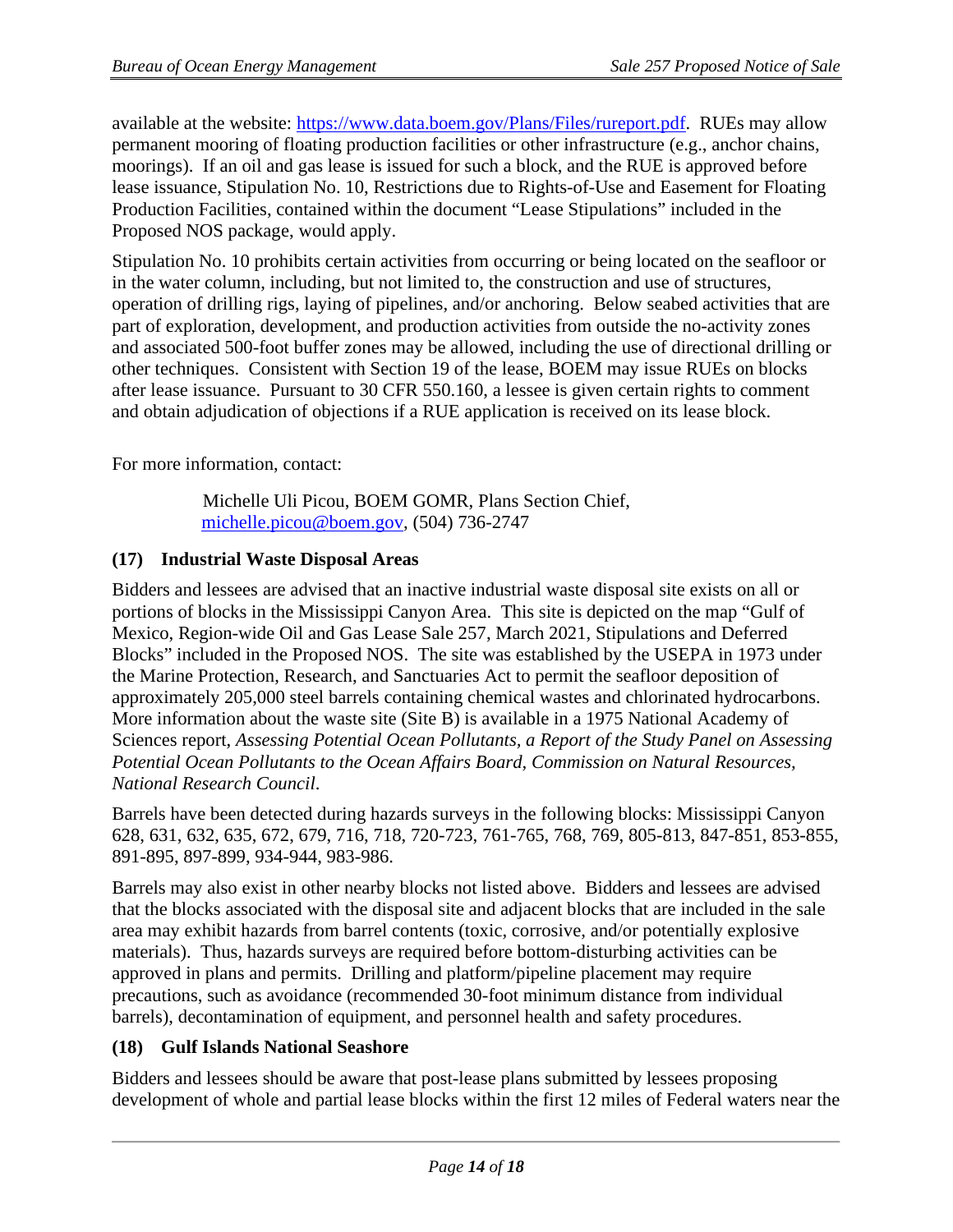Gulf Islands National Seashore (see State of Mississippi Barrier Island Chain Map at the end of this document) may be subject to additional review to minimize visual impacts from development operations on these blocks. BOEM will review and make decisions on a lessee's plans for these blocks in accordance with applicable Federal law and regulations, and BOEM policies, to determine if visual impacts are expected to cause serious harm and if any additional mitigation is required. Mitigation could include, but is not limited to, requested changes in location, modifications to the design or direction of proposed structures, pursuing the joint use of existing structures on neighboring blocks, changes in color design, or other plan modifications. BOEM may consult with the State of Mississippi and/or the State of Alabama and with the National Park Service, Southeast Regional Office, during such reviews as appropriate.

The following whole and partial blocks, listed below and shown on the enclosed map, are specifically identified for this ITL in **Table 5**.

| <b>Area</b>            | <b>OCS Block</b>                                            |
|------------------------|-------------------------------------------------------------|
| <b>Chandeleur Area</b> |                                                             |
| Mobile                 | 765-767, 778, 779, 809-823, 853-867, 897-910, 942-954, 987- |
|                        | 997                                                         |
| Viosca Knoll           | 24-27                                                       |

#### **Table 5. Gulf Island National Seashore Blocks with ITLs**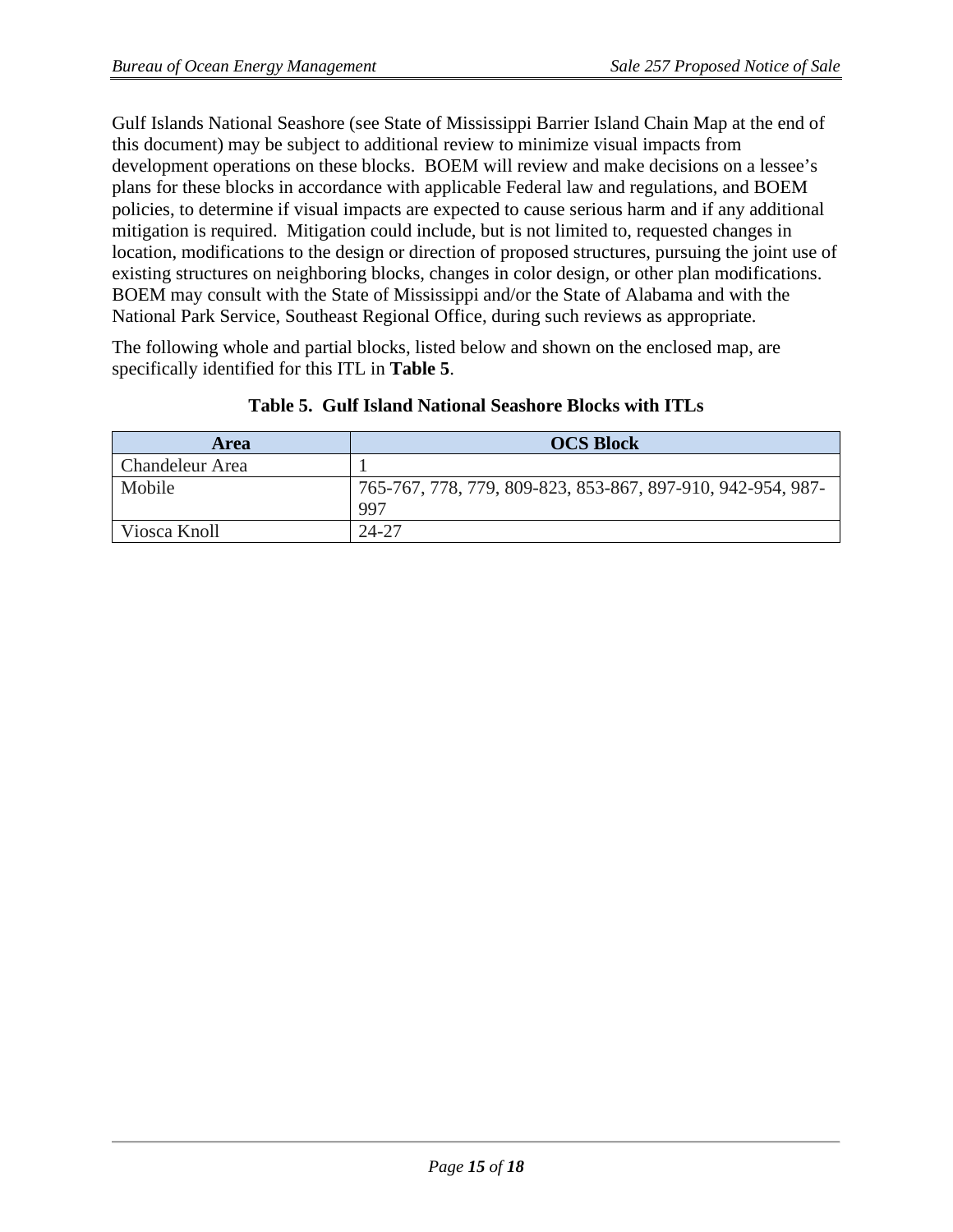

**ITL 18 – Gulf Islands National Seashore Map**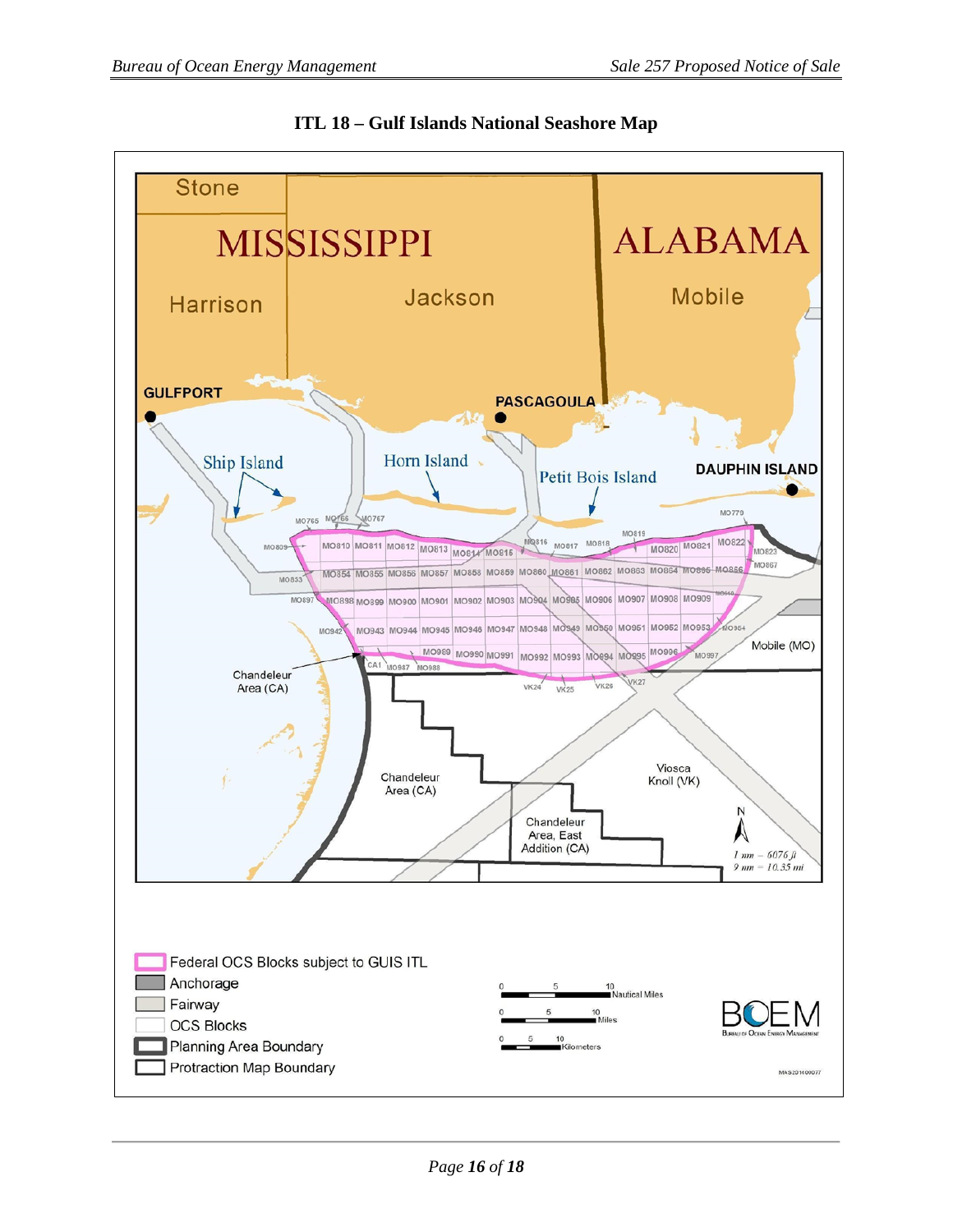#### <span id="page-16-0"></span>**(19) Air Quality Permit/Plan Approvals**

Bidders and lessees are advised that section  $328(a)(1)$  of the Clean Air Act requires the USEPA to establish requirements to control air pollution from OCS sources under its jurisdiction. The USEPA implementing regulations at 40 CFR part 55 apply to OCS sources in the GOM except those located westward of 87º30'W longitude, which are subject to BOEM regulations at 30 CFR part 550, subparts B and C. Therefore, lessees who plan activity eastward of 87º30'W longitude must consult with the USEPA.

Bidders and lessees are advised to refer to NTL No. 2009-N11, "Air Quality Jurisdiction on the OCS," which can be accessed on BOEM's website at [http://www.boem.gov/Regulations/](http://www.boem.gov/Regulations/Notices-To-Lessees/Notices-to-Lessees-and-Operators.aspx) [Notices-To-Lessees/Notices-to-Lessees-and-Operators.aspx.](http://www.boem.gov/Regulations/Notices-To-Lessees/Notices-to-Lessees-and-Operators.aspx)

Bidders and lessees are also advised to check the BOEM website to obtain up-to-date information on air quality requirements.

For more USEPA information, contact:

Ms. Kelly Fortin, Air Permits USEPA, Region 4, APTMD 61 Forsyth Street SW Atlanta, Georgia 30303 Telephone: (404) 562-9117 Email: [fortin.kelly@epa.gov](mailto:fortin.kelly@epa.gov)

For more BOEM GOMR plan approval information, contact:

Michelle Uli Picou, BOEM GOMR, Plans Section Chief Telephone: (504) 736-2747 Email: [michelle.picou@boem.gov](mailto:michelle.picou@boem.gov)

#### <span id="page-16-1"></span>**(20) Provisions Pertaining to Certain Transactions by Foreign Persons Involving Real Estate in the United States**

Bidders should be aware that the Office of Investment Security, Department of the Treasury issued a final rule, effective February 13, 2020, establishing regulations to implement the provisions relating to real estate transactions in section 721 of the Defense Production Act of 1950, as amended by the Foreign Investment Risk Review Modernization Act of 2018. The final rule was published at 85 Fed. Reg. 3158 (January 17, 2020), and is codified at 31 CFR part 802.

The new rule sets forth the process relating to the national security review by the Committee on Foreign Investment in the United States (CFIUS) of certain transactions, referred to in the rule as "covered real estate transactions," that involve the purchase or lease by, or concession to, a foreign person of certain real estate in the United States. Covered real estate transactions include some transactions involving real estate located within the territorial sea of the United States, as identified in the new rule, and may apply to certain lease blocks offered in this Lease Sale.

In determining whether a lessee is a foreign national, government, person or entity, CFIUS looks not only at the entities that are lessees, but also to any person with the ability to exercise control, as defined by the statute and its implementing regulations, over the lessee. CFIUS is authorized